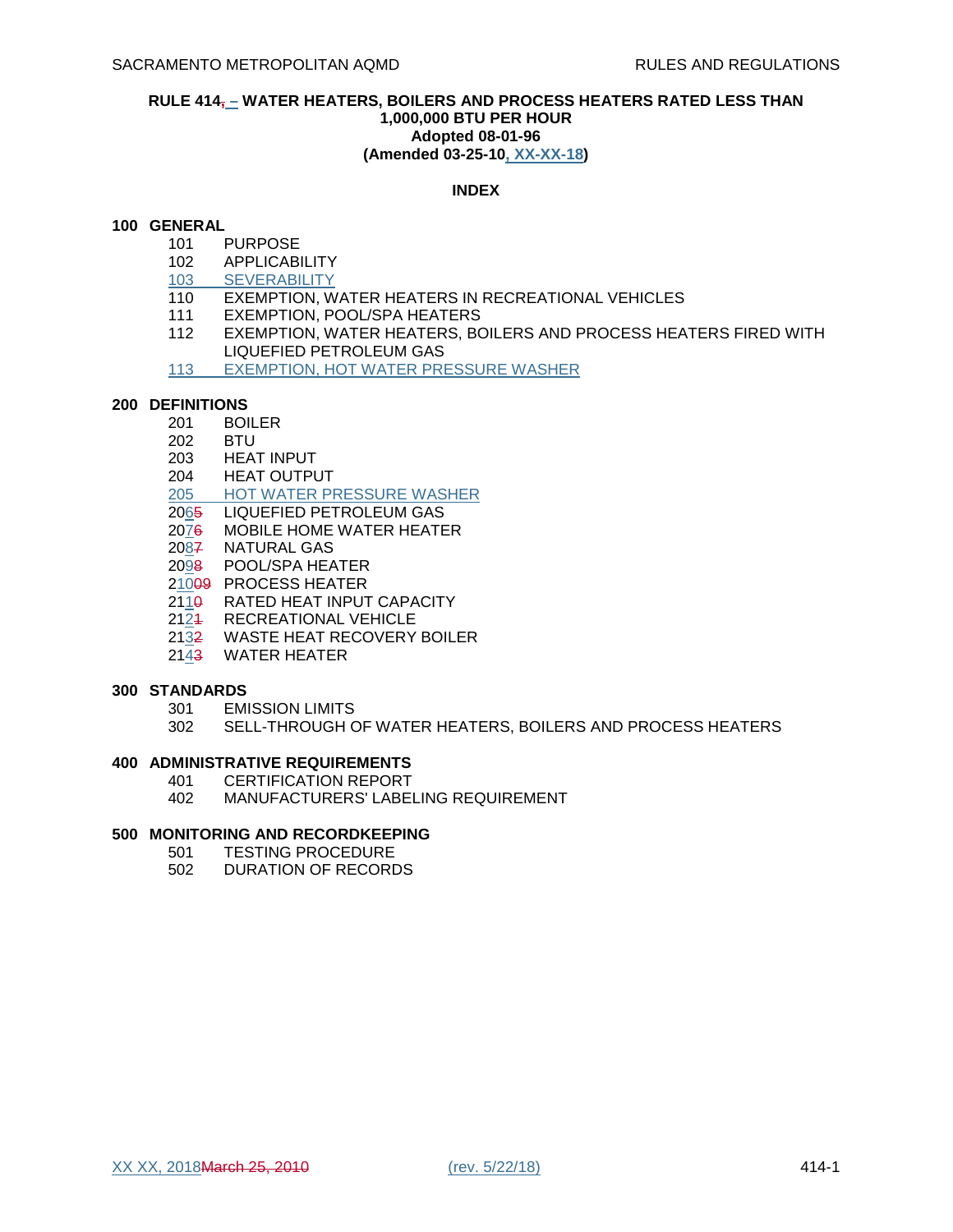This Page Intentionally Left Blank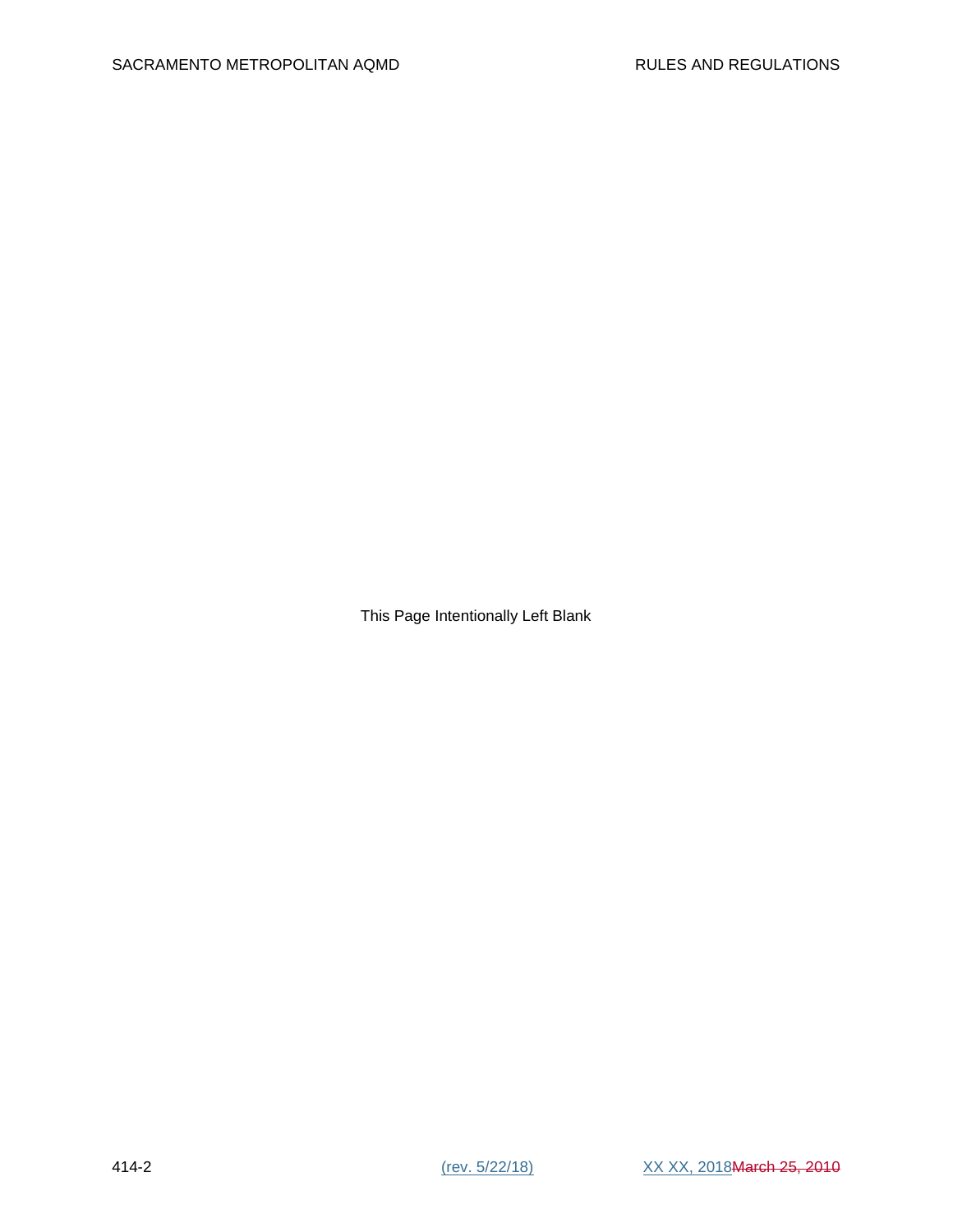#### **100 GENERAL**

- 101 **PURPOSE:** To limit the emission of nitrogen oxides (NOx) from water heaters, boilers and process heaters.
- 102 **APPLICABILITY:** This rule shall apply to any person who manufactures, distributes, offers for sale, sells, or installs any type of water heater (such as tank or tankless/instantaneous), boiler or process heater, with a rated heat input capacity less than 1,000,000 British thermal units per hour (Btu/hr), fired with gaseous or nongaseous fuels, for use in this District.
- 103 **SEVERABILITY:** If any section, subsection, sentence, clause, phrase, or portion of this rule is, for any reason, held invalid, unconstitutional, or unenforceable by any court of competent jurisdiction, such portion is deemed as a separate, distinct, and independent provision, and such holding does not affect the validity of the remaining portions thereof.
- 110 **EXEMPTION, WATER HEATERS IN RECREATIONAL VEHICLES:** This rule shall not apply to water heaters used in recreational vehicles.
- 111 **EXEMPTION, POOL/SPA HEATERS:** This rule shall not apply to pool/spa heaters with a heat input rating of less than 75,000 Btu/hr.
- 112 **EXEMPTION, WATER HEATERS, BOILERS AND PROCESS HEATERS FIRED WITH LIQUEFIED PETROLEUM GAS:** This rule shall not apply to water heaters, boilers and process heaters fired with liquefied petroleum gas.
- 113 **EXEMPTION, HOT WATER PRESSURE WASHERS:** The requirements of this rule do not apply to hot water pressure washers fired with gaseous or liquid fuels.

### **200 DEFINITIONS**

- 201 **BOILER:** Any external combustion equipment fired with any fuel used to produce hot water or steam, excluding waste heat recovery boilers.
- 202 **BTU:** British thermal unit or units.
- 203 **HEAT INPUT:** The heat of combustion released by fuels burned in a unit based on the higher heating value of the fuel. This does not include the enthalpy of incoming combustion air.
- 204 **HEAT OUTPUT:** The product H<sup>o</sup> as defined in Section 9.3 of the South Coast AQMD Protocol, as referenced in Section 501 of this rule.
- 205 **HOT WATER PRESSURE WASHER:** A high-pressure cleaning machine in which the hot water discharge line (spray nozzle) is hand supported and intended for commercial and industrial applications.
- 2065 **LIQUEFIED PETROLEUM GAS:** A compressed gas composed of one or more of the following flammable hydrocarbons: propane, n-butane, isobutane, propylene, and butenes.
- 2076 **MOBILE HOME WATER HEATER:** A water heater manufactured exclusively for mobile home use.
- 2087 **NATURAL GAS:** A mixture of gaseous hydrocarbons containing at least 80 percent methane by volume as determined according to American Standard Test Method (ASTM) D1945-64.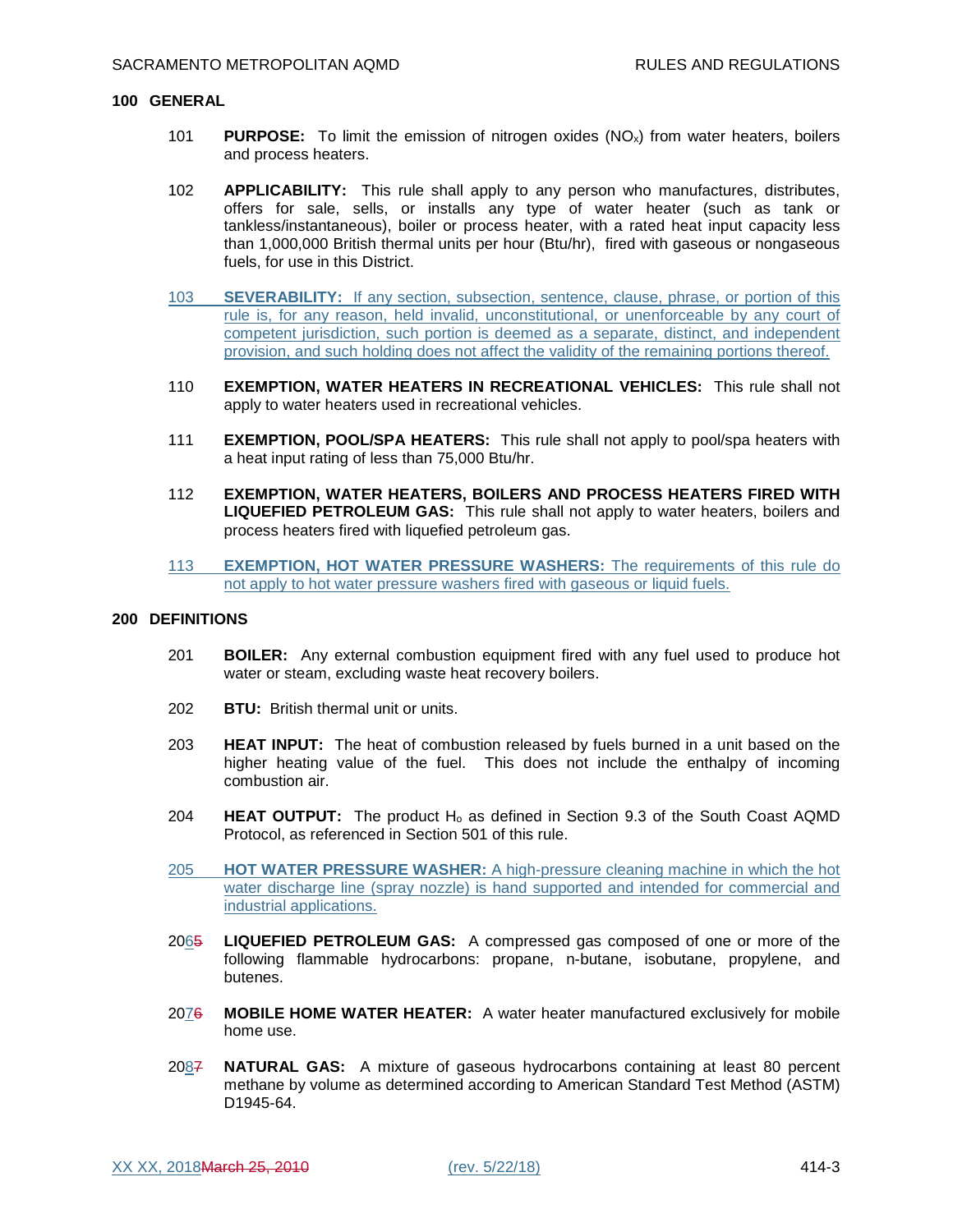- 2098 **POOL/SPA HEATER:** A device in which water is heated when pool or spa water circulates through a heat exchanger.
- 21009 **PROCESS HEATER:** Any unit fired with any fuel which transfers heat from combustion gases to water or process streams. Process heater does not include any dryer in which the material being dried is in direct contact with the products of combustion, cement or lime kilns, glass melting furnaces or smelters.
- 2110 **RATED HEAT INPUT CAPACITY:** The heat input capacity specified on the nameplate of the combustion unit. If the combustion unit has been altered or modified such that its maximum heat input is different than the heat input capacity specified on the nameplate, the new maximum heat input shall be considered as the rated heat input capacity.
- 2121 **RECREATIONAL VEHICLE:** A motor home, travel trailer, truck camper, or camping trailer, with or without motive power, designed for human habitation for recreational, emergency, or other occupancy, as defined pursuant to Section 18010 of the California Health and Safety Code.
- 2132 **WASTE HEAT RECOVERY BOILER:** A device that recovers normally unused energy and converts it to usable heat. Devices incorporating duct or supplemental burners that are designed to supply 50% or more of the total rated heat input capacity of the device are not considered waste heat recovery boilers, but are considered boilers. Waste heat recovery boilers are also referred to as heat recovery steam generators.
- 2143 **WATER HEATER:** A closed vessel in which water is heated and is withdrawn for use external to the vessel at pressures not exceeding 160 psig, including the apparatus by which heat is generated and all controls and devices necessary to prevent water temperatures from exceeding 210 °F (99 °C).

### **300 STANDARDS**

301 **EMISSION LIMITS:** A person shall only distribute, offer for sale, sell, or install within the Sacramento Metropolitan Air Quality Management District a water heater, boiler or process heater with certified NOx and CO emissions less than or equal to the following limits:

| <b>Heat Input</b><br>Range<br>and | <b>NO<sub>x</sub></b> Limit<br>Nanograms per Joule of Heat Output<br>(ppmv @ 3% O <sub>2</sub> )* |               |                  | <b>CO Limit</b><br>ppmv $@3\%$ O <sub>2</sub> |
|-----------------------------------|---------------------------------------------------------------------------------------------------|---------------|------------------|-----------------------------------------------|
| <b>Type</b>                       | <b>Effective</b>                                                                                  | Effective     | <b>Effective</b> | <b>Effective</b>                              |
|                                   | 3/1/1997                                                                                          | 4/4/2011      | 4/4/2013         | 4/4/2011                                      |
| < 75,000 Btu/hr                   |                                                                                                   |               |                  |                                               |
| Mobile Home                       | 50                                                                                                | 40 (55)       |                  | No Limit                                      |
| All others                        | 40                                                                                                | 10 (15)       |                  | No Limit                                      |
| 75,000 to < 400,000 Btu/hr        |                                                                                                   |               |                  |                                               |
| Pool/Spa                          | No Limit                                                                                          | 40 (55)       |                  | No Limit                                      |
| All others                        | No Limit                                                                                          | 4 (20)40 (55) | 44(20)           | No Limit                                      |
| 400,000 to $<$ 1 million          |                                                                                                   |               |                  |                                               |
| Btu/hr                            | No Limit                                                                                          | 14 (20)       |                  | 400                                           |
| All Types                         |                                                                                                   |               |                  |                                               |

\* Where limits are shown in units of both nanograms per joule of heat output and ppmv at 3% oxygen, compliance can be demonstrated using either limit.

302 **SELL-THROUGH OF WATER HEATERS, BOILERS AND PROCESS HEATERS:** An applicable water heater, boiler or process heater manufactured prior to the January 1, 2011 or the January 1, 2013 effective date specified for that unit in Section 301 may be distributed, offered for sale, or sold for up to 6 months after the specified effective date. In addition, a water heater, boiler or process heater manufactured before the effective date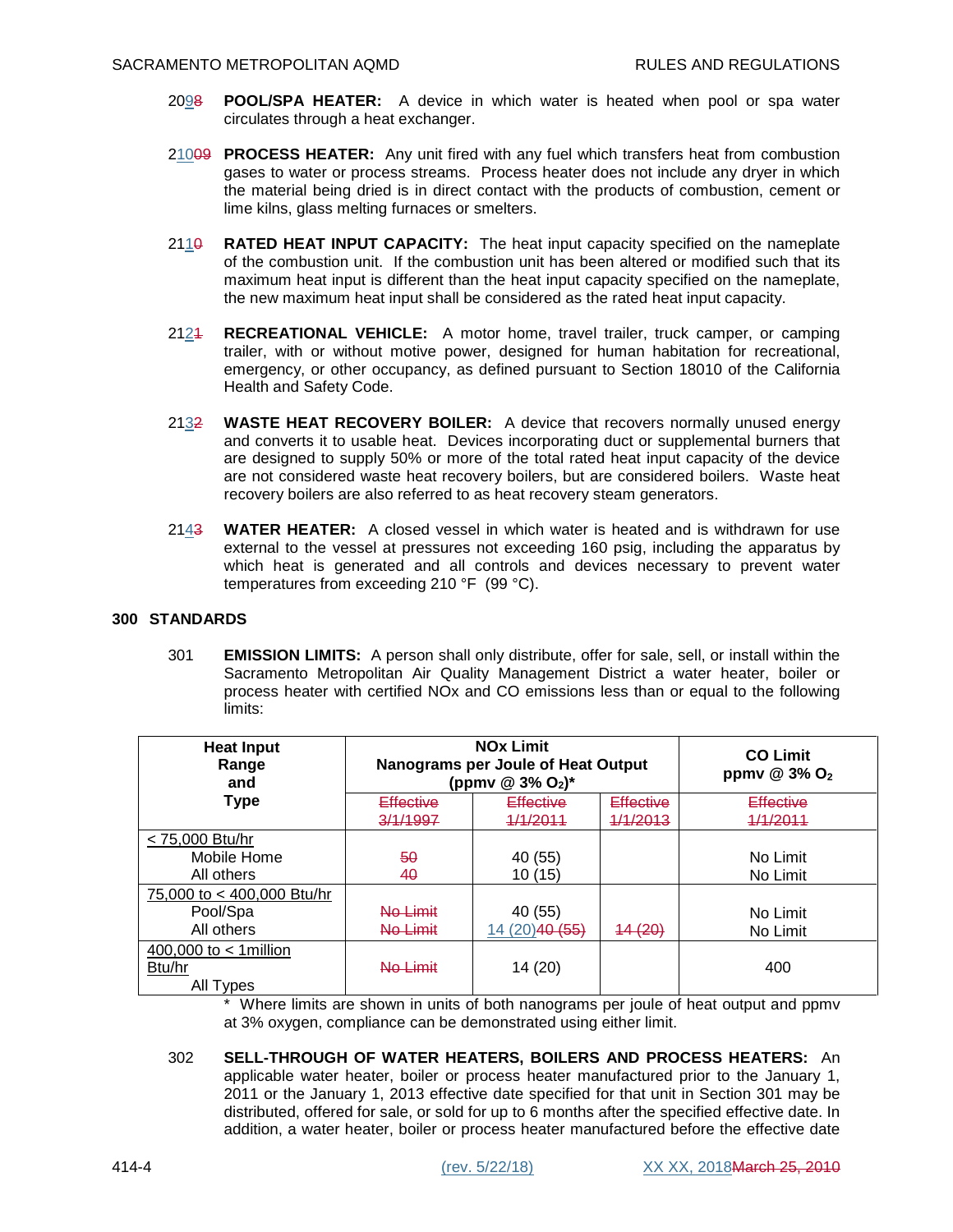specified for that unit in Section 301 may be installed at any time, after the specified effective date, so long as it complied with the standards in Section 301 and 302 in effect at the time the unit was sold to the owner/operator of the water heater, boiler or process heater.

# **400 ADMINISTRATIVE REQUIREMENTS**

## 401 **CERTIFICATION REPORT:**

- 401.1 A manufacturer of any water heater, boiler, or process heater subject to Section 300 shall submit to the Air Pollution Control Officer (APCO) a compliance report that demonstrates each model manufactured by it and subject to this rule is in compliance with the provisions of Section 300 at least 30 days prior to being sold or distributed for sale within the District. Regardless of whether a permit is required, the manufacturer submitting a certification report must pay the fee in Rule 301, PERMIT FEES – STATIONARY SOURCE, Section 311. The compliance report shall include the following information:
	- a. Name and address of manufacturer;
	- b. Brand name and model;
	- c. Model number as it appears on the rating plate;
	- d. Fuel type unit is fired with;
	- e. Description of each water heater model being certified;
	- f. Heat input rating;
	- g. All compliance test procedures and results, as performed by an independent testing laboratory, in accordance with Section 501;
	- h. All calculations for determining compliance; and
	- i. A signed and dated statement attesting to the accuracy of all statements and information in the compliance report.
- 401.2 In lieu of Sections 401.1(g) and 401.1(h), a manufacturer may submit to the District, at least 30 days prior to a model being sold or distributed for sale within the District, an approved South Coast Air Quality Management District (SCAQMD) certification pursuant to SCAQMD Rules 1121 or 1146.2.
- 402 **MANUFACTURERS' LABELING REQUIREMENT:** A manufacturer shall display the model number and the manufactured year of the water heater, boiler or process heater complying with Section 300 on the shipping carton and on the rating plate of each unit. The manufacturer shall also display the certification status on the shipping carton and on the water heater, boiler or process heater.

### **500 MONITORING AND RECORDKEEPING**

## 501 **TESTING PROCEDURE:**

- 501.1 Any natural gas-fired water heater, boiler or process heater to which this rule applies shall be tested in accordance with the South Coast Air Quality Management District Protocol: *Nitrogen Oxides Emissions Compliance Testing for Natural Gas-Fired Water Heaters and Small Boilers*, as amended January 1998.
- 501.2 Any water heater, boiler or process heater fired with a fuel other than natural gas, to which this rule applies, shall be tested in accordance with the test methods below. All emission determinations shall be made while the unit is operating according to the manufacturer's recommendations. Tests shall be conducted while the unit is operating at a firing rate that is as close as physically possible to the unit's recommended heat input capacity. Tests shall consist of three 40 minute sampling periods. Results shall be averaged over the three test periods. Test reports shall include the operational characteristics of all flue-gas NOx reduction equipment.
	- a. Oxides of Nitrogen ARB Method 100 or EPA Method 7E.
	- b. Carbon Monoxide ARB Method 100 or EPA Method 10.
	- c. Stack Gas Oxygen ARB Method 100 or EPA Method 3A.